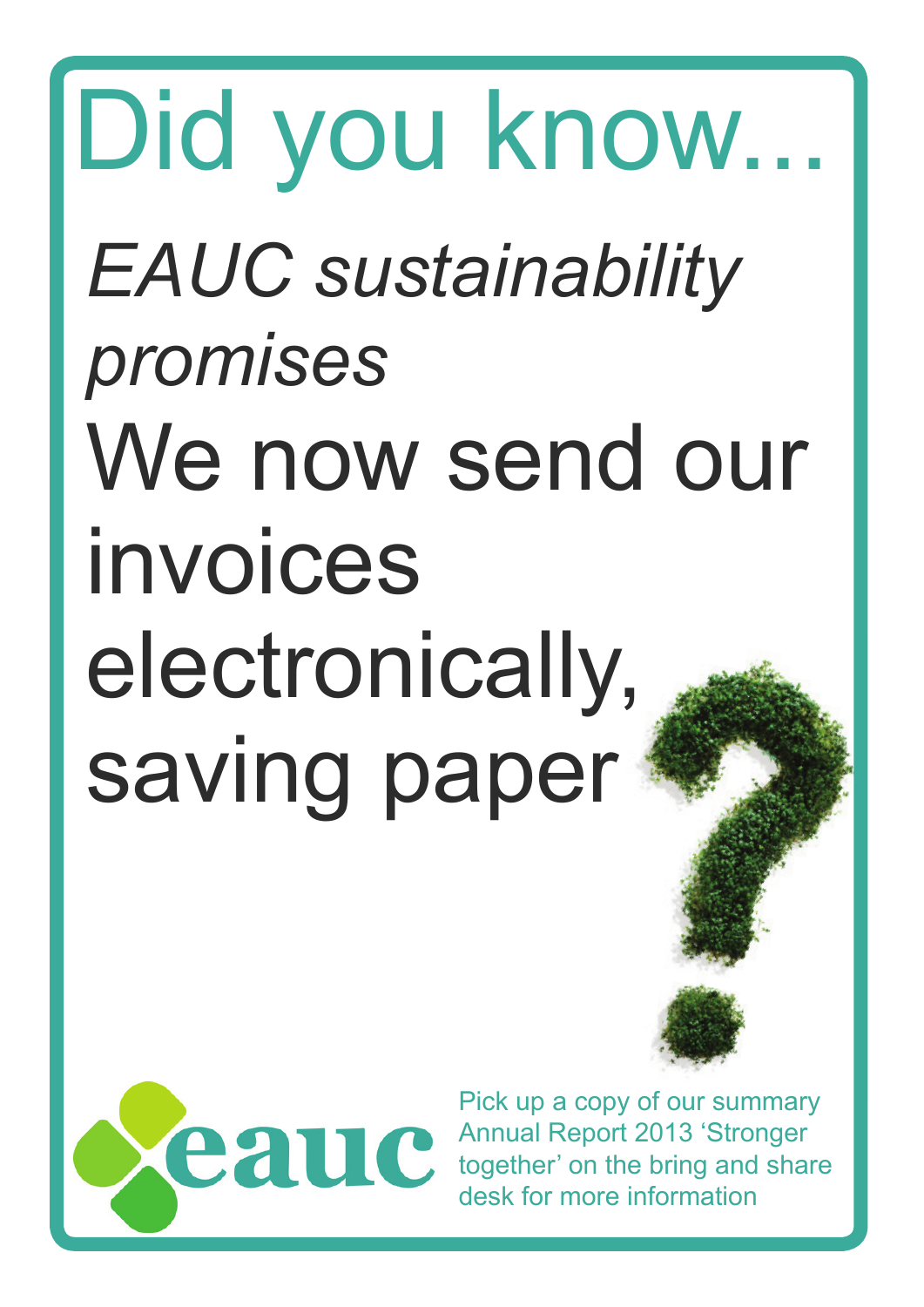#### *EAUC sustainability promises* We promote the use of technology to reduce travel by promoting webinars and increased use of teleconference Did you know...

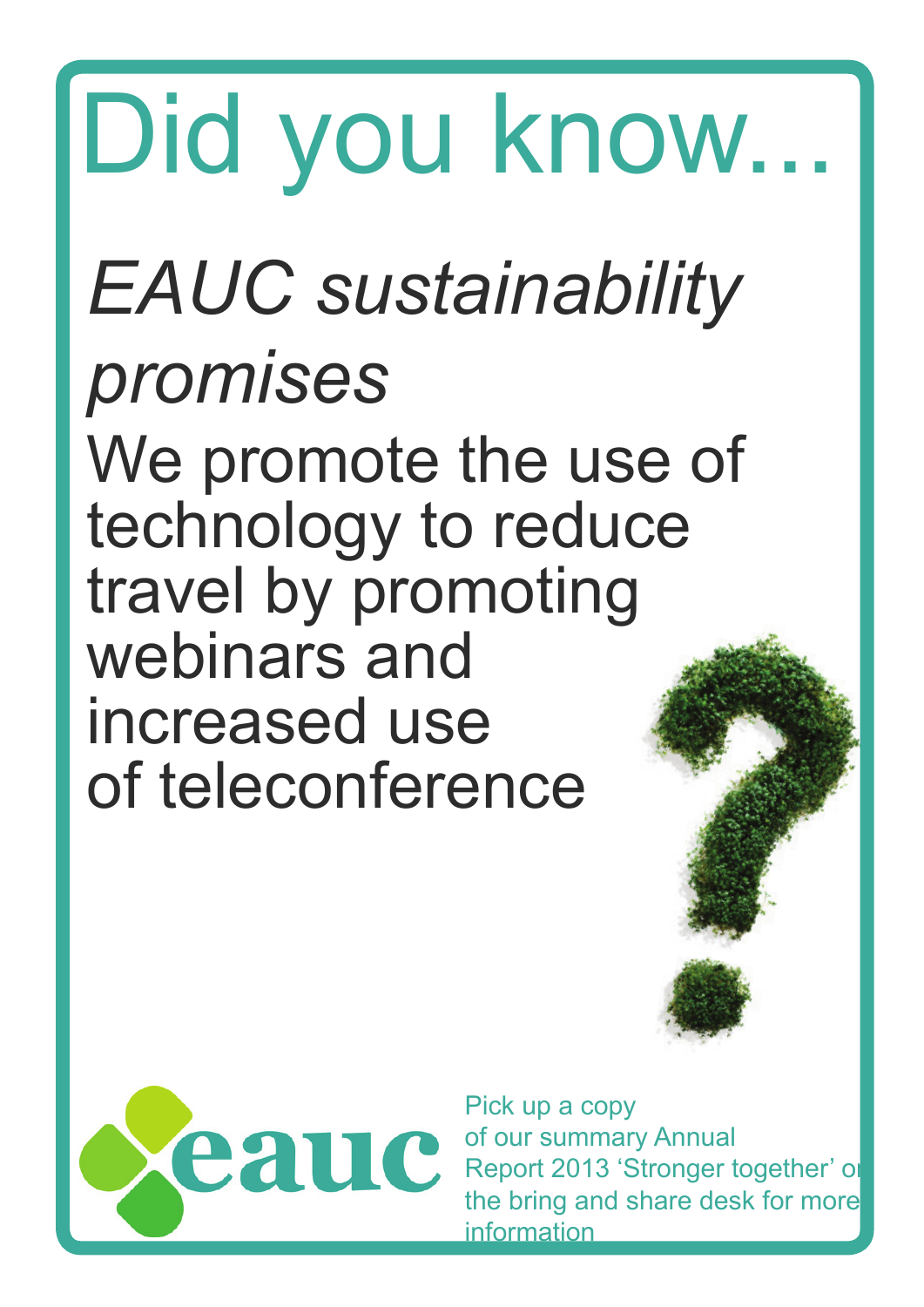#### *EAUC sustainability promises* We work with our suppliers to ensure they follow our sustainability aims Did you know...

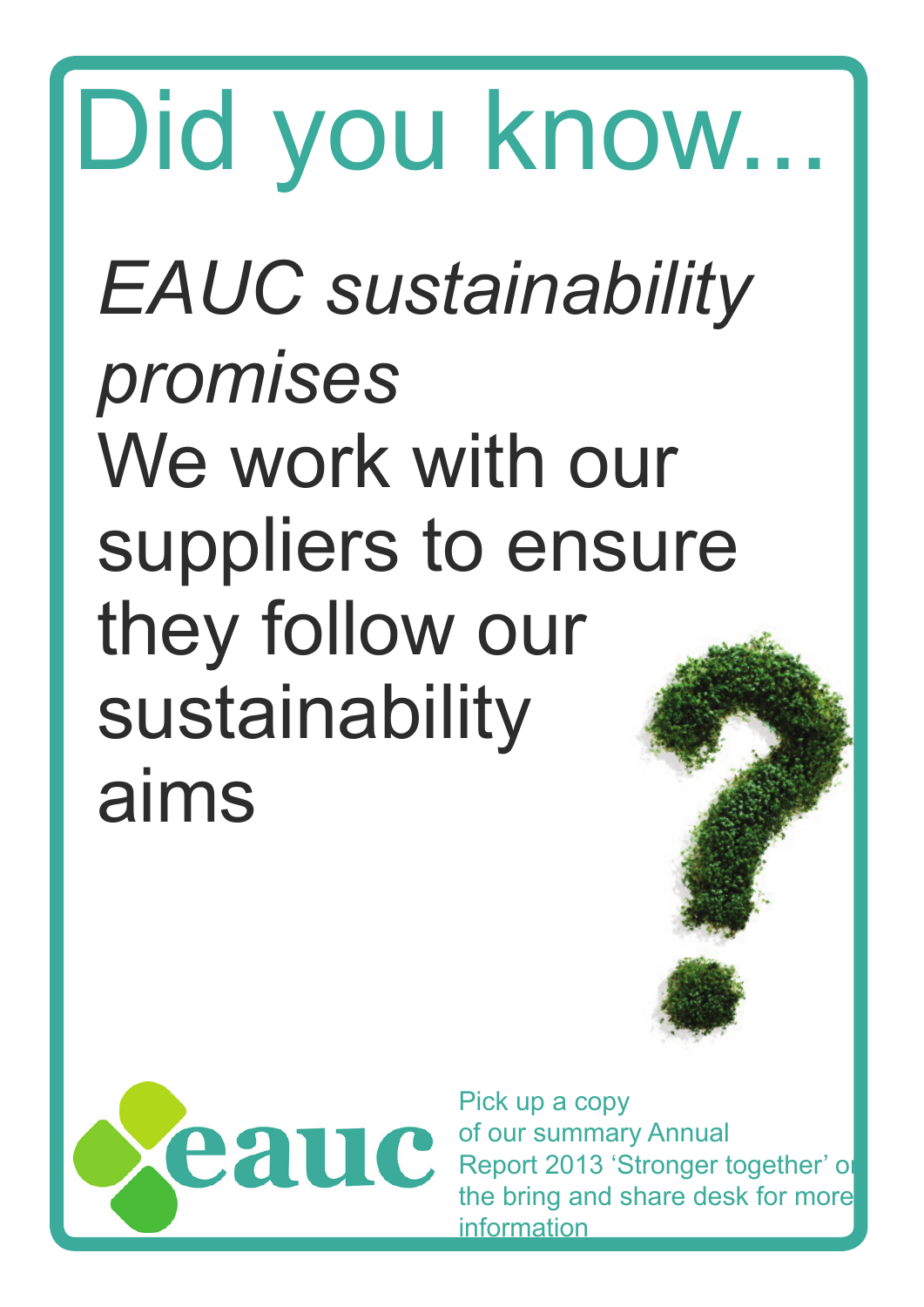#### *EAUC sustainability promises* We only print when we really need to and use the highest environmental standards Did you know...

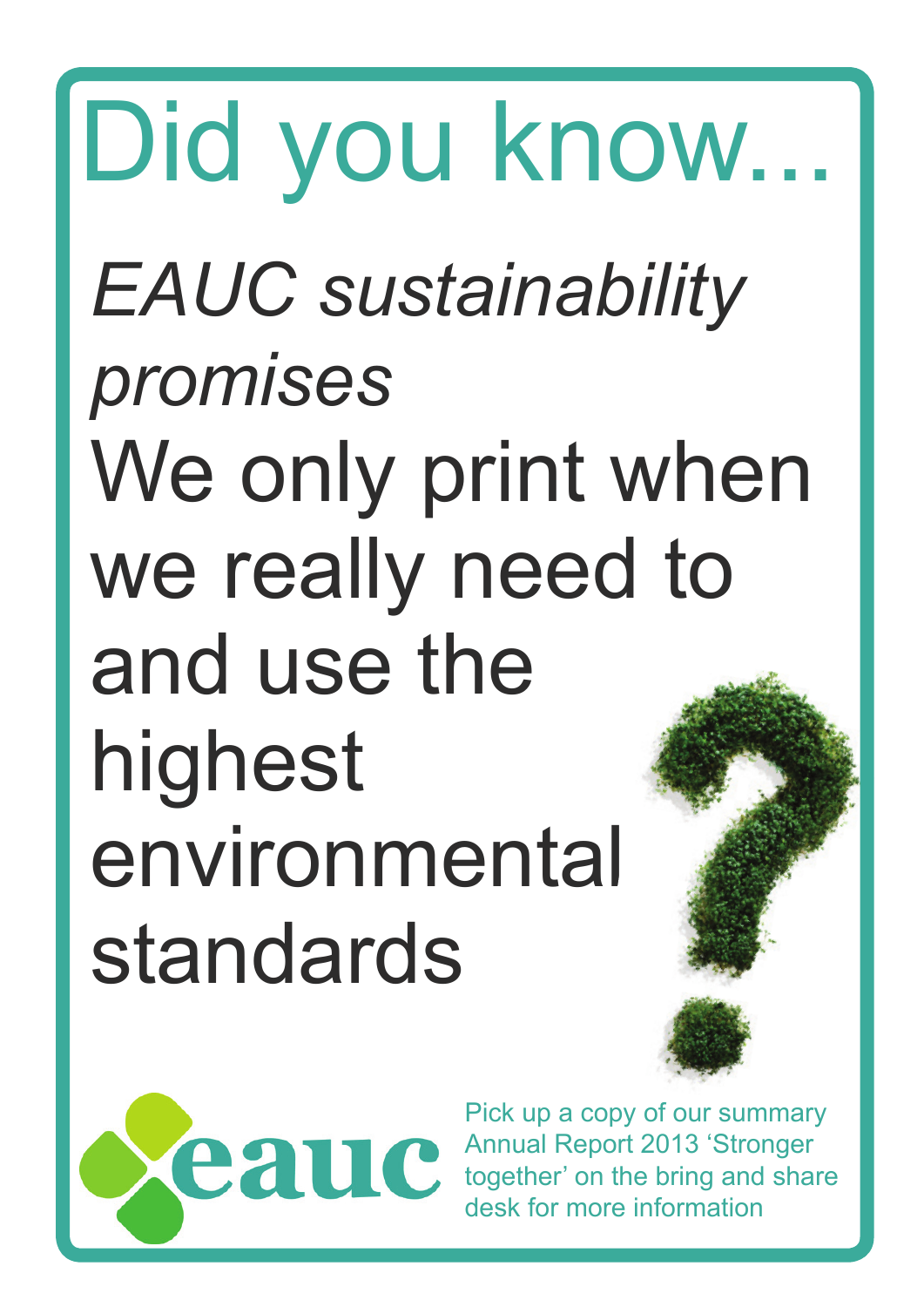#### *EAUC sustainability promises* We support our local community by our staff volunteering for local charities Did you know...

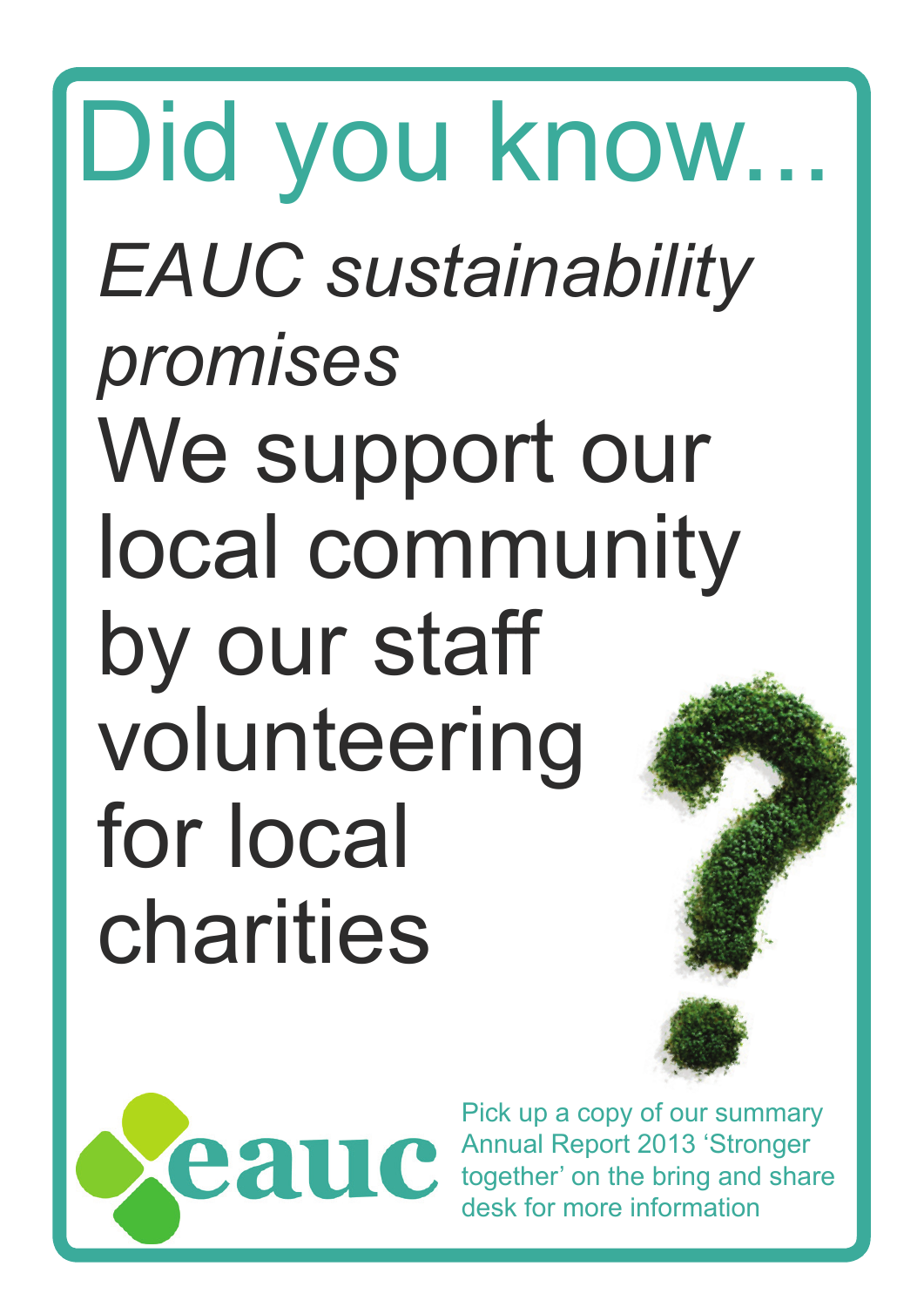*EAUC sustainability promises* We promote the dissemination of good practice through electronic case studies and videos Did you know...

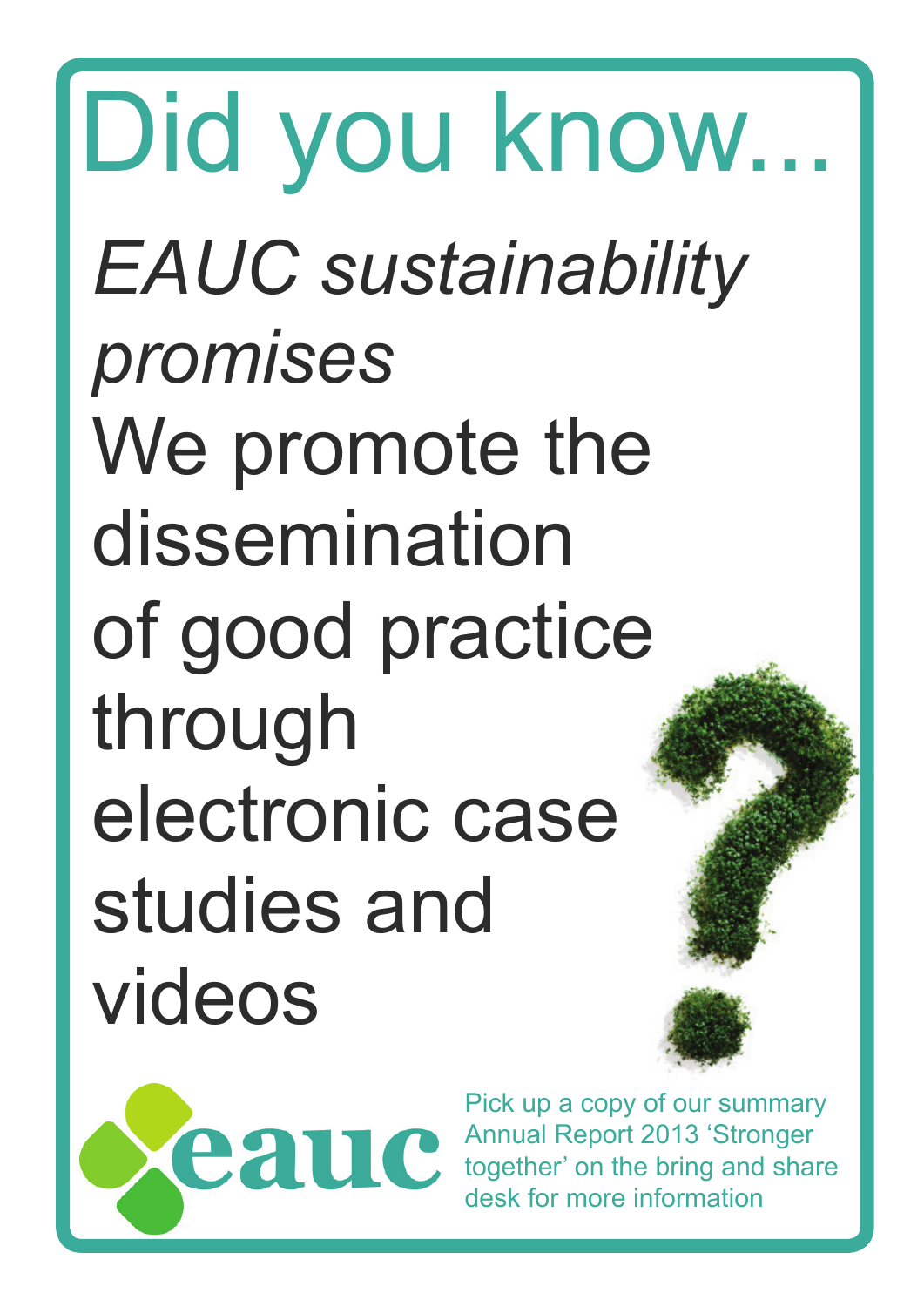## *EAUC sustainability promises* We only use Fairtrade tea and coffee (staff and at EAUC events) Did you know...

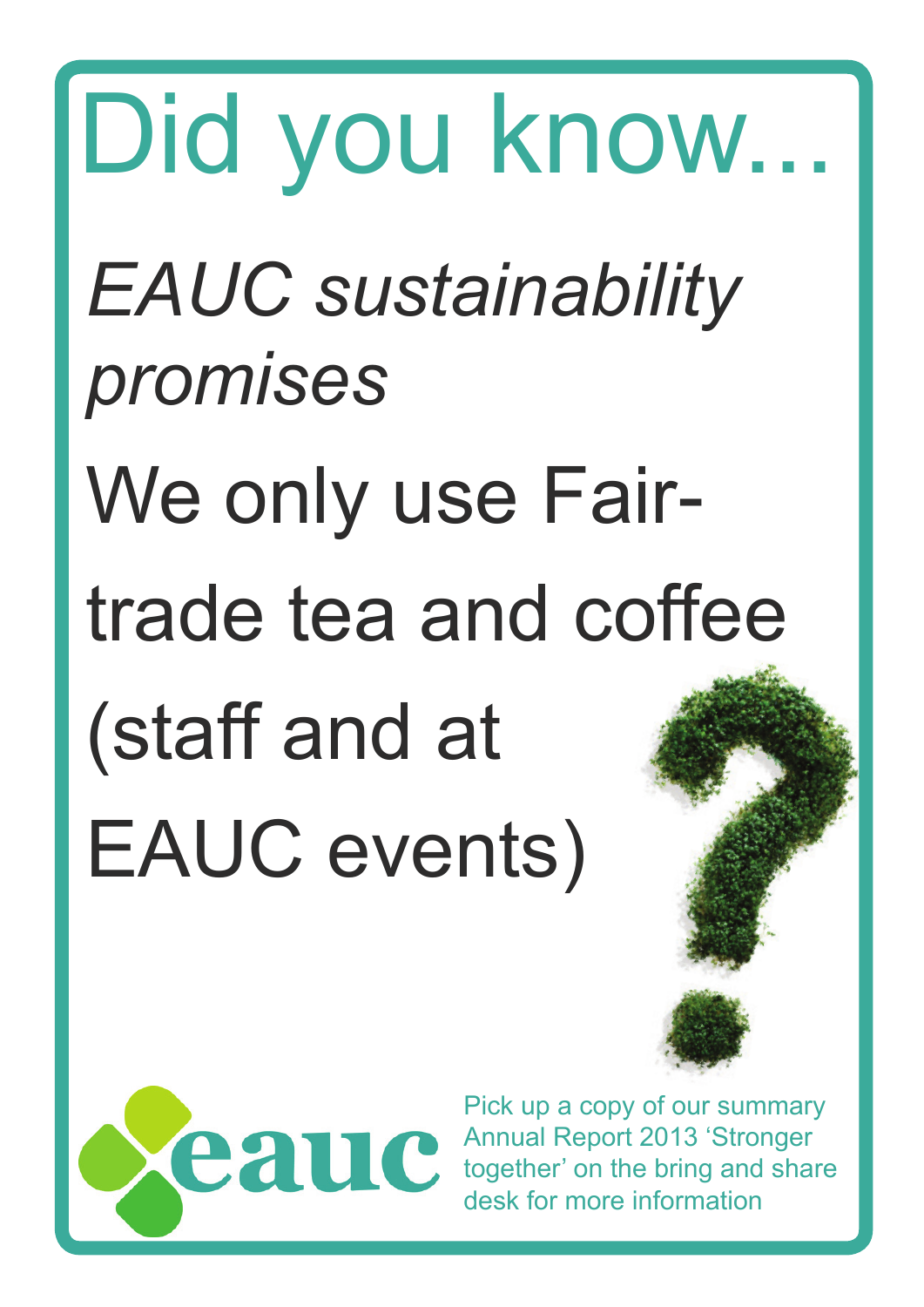## *EAUC sustainability promises* We promote the use of public transport and sharing Did you know...

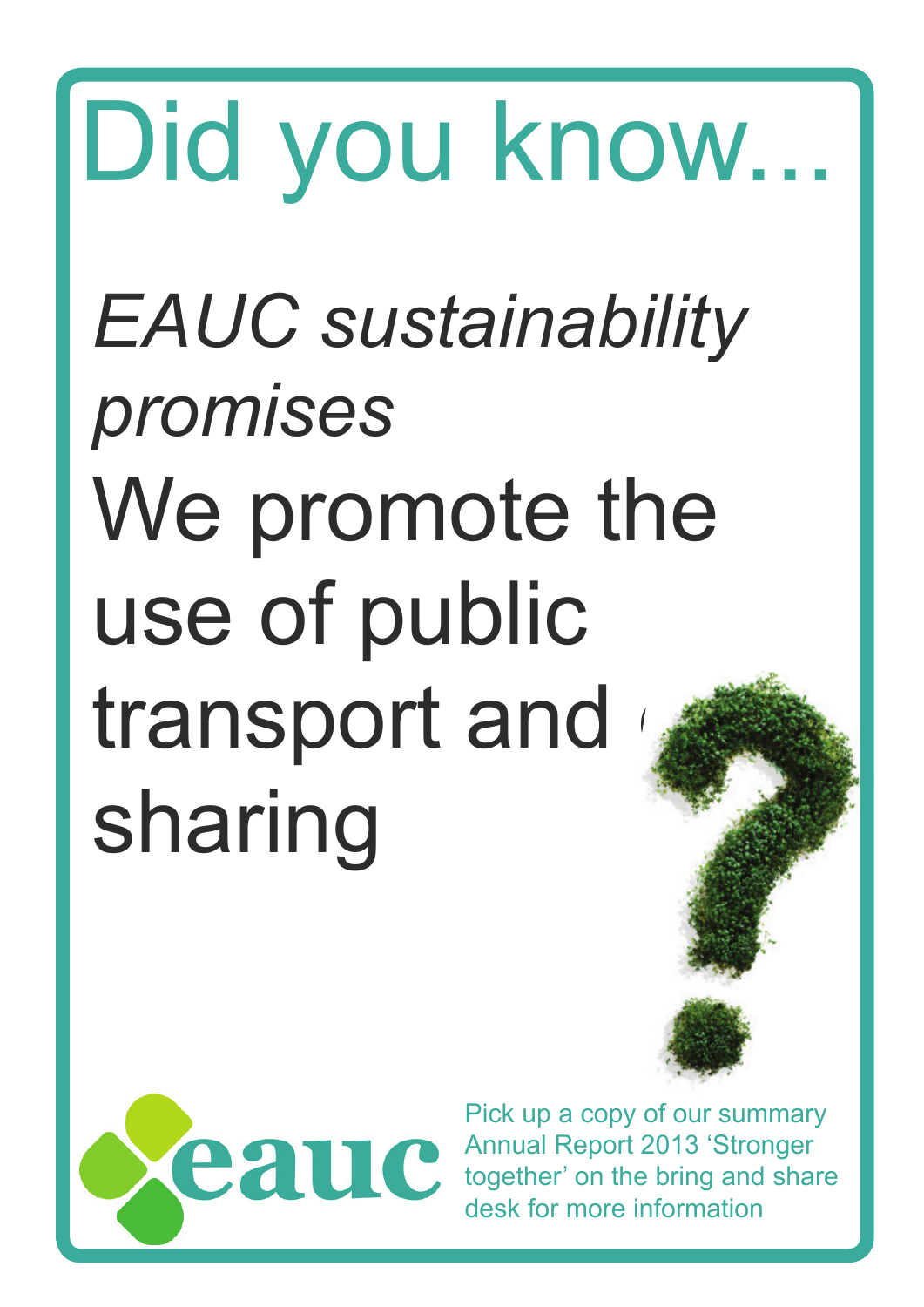# *EAUC sustainability promises* We compost our food waste Did you know...

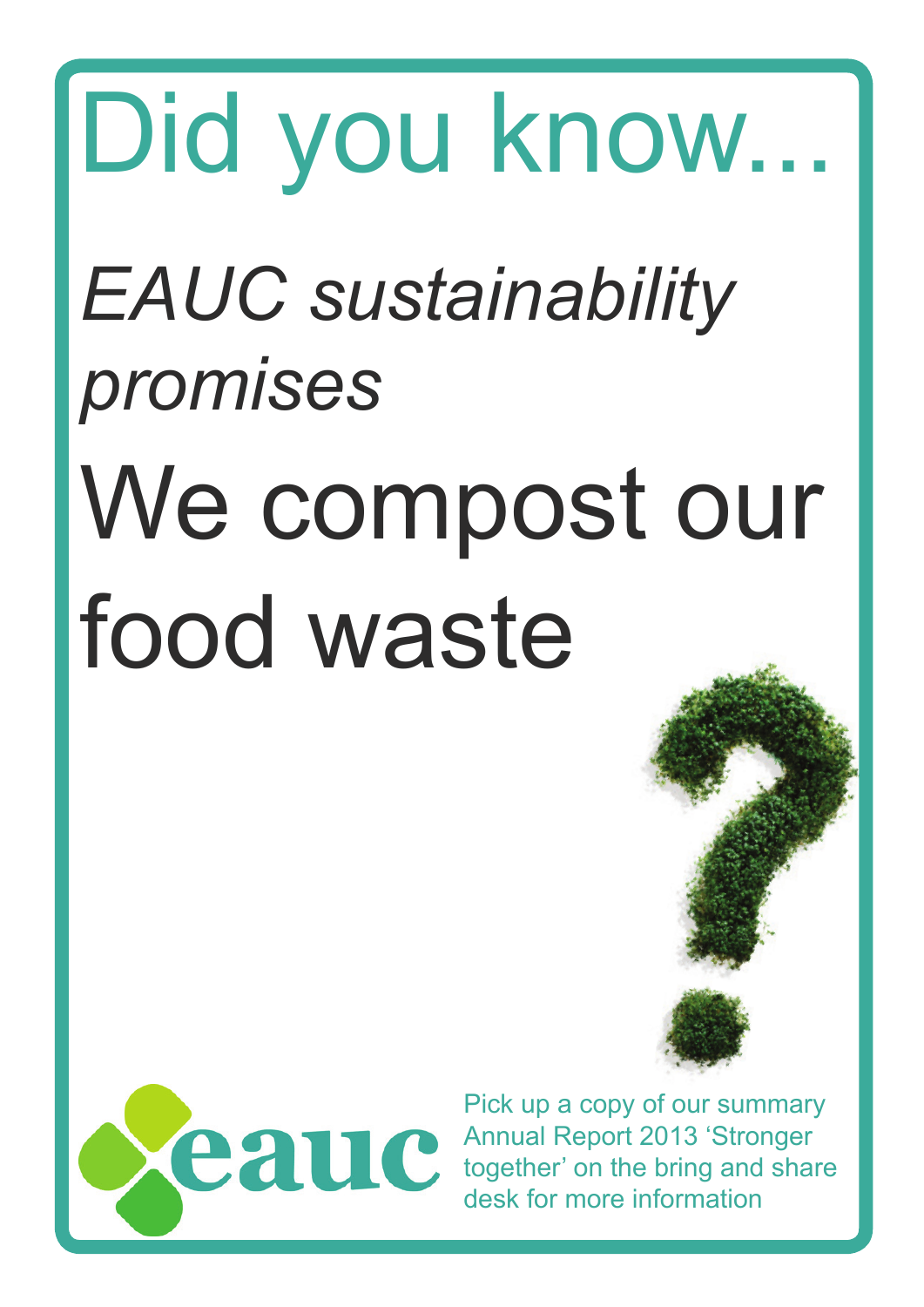## *EAUC sustainability promises* We annually audit our offices to find ways to reduce our carbon Did you know...

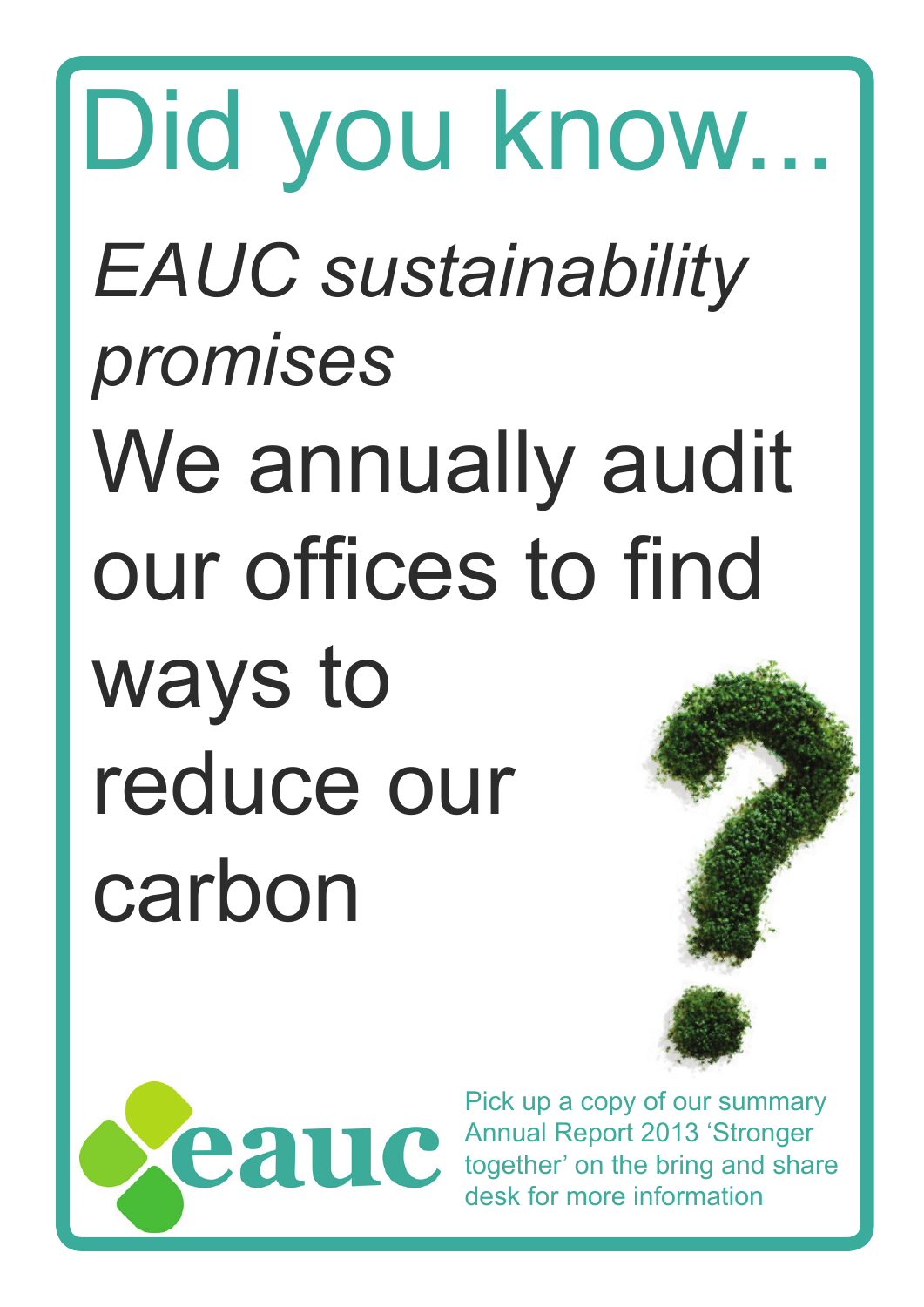*EAUC sustainability promises* Each member of staff has a meter to measure and monitor their own electricity usage Did you know...